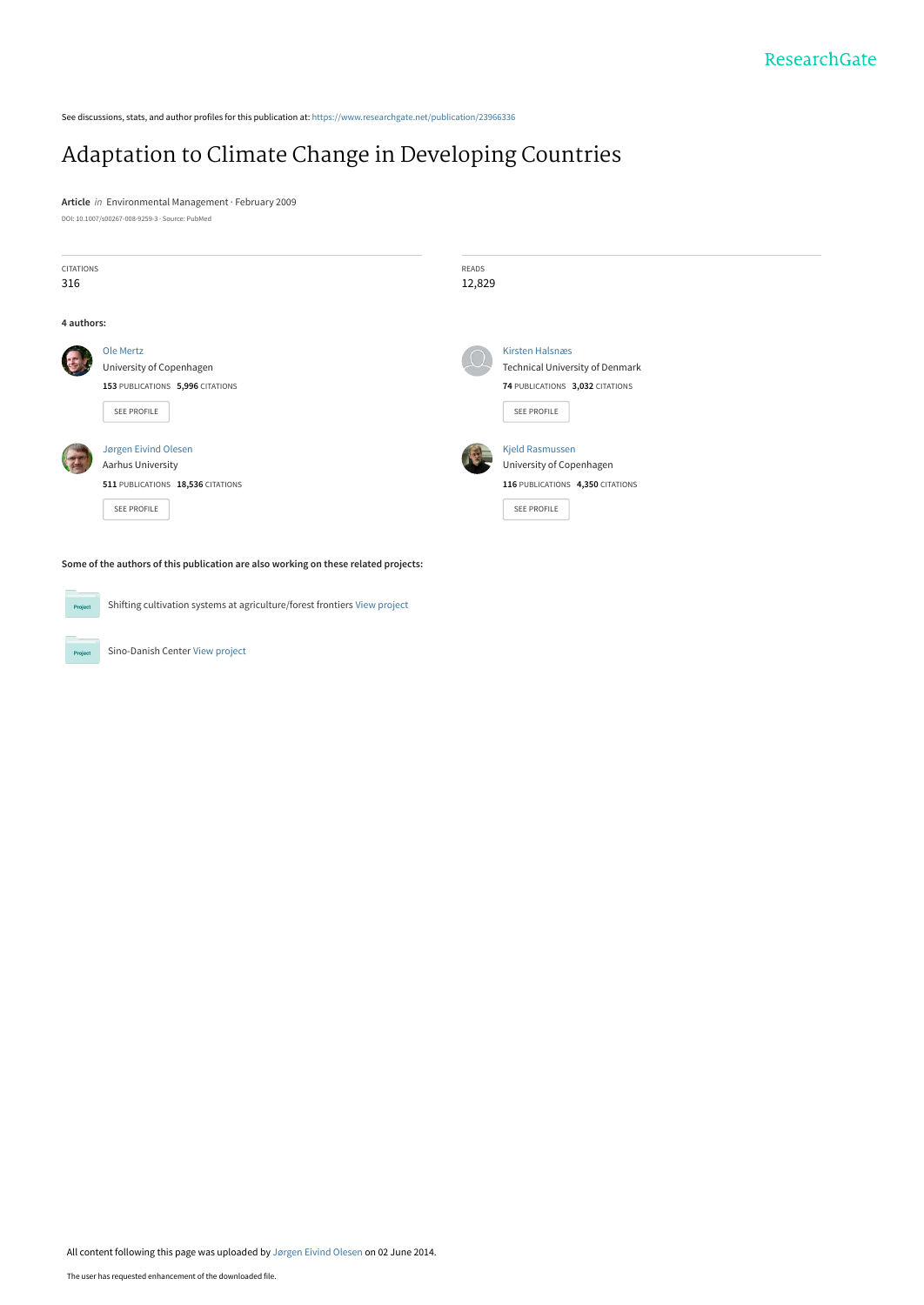SPECIAL FEATURE

## Adaptation to Climate Change in Developing Countries

Ole Mertz · Kirsten Halsnæs · Jørgen E. Olesen · Kjeld Rasmussen

Received: 13 February 2008 / Accepted: 16 December 2008 / Published online: 31 January 2009 Springer Science+Business Media, LLC 2009

Abstract Adaptation to climate change is given increasing international attention as the confidence in climate change projections is getting higher. Developing countries have specific needs for adaptation due to high vulnerabilities, and they will in this way carry a great part of the global costs of climate change although the rising atmospheric greenhouse gas concentrations are mainly the responsibility of industrialized countries. This article provides a status of climate change adaptation in developing countries. An overview of observed and projected climate change is given, and recent literature on impacts, vulnerability, and adaptation are reviewed, including the emerging focus on mainstreaming of climate change and adaptation in development plans and programs. The article also serves as an introduction to the seven research articles of this special issue on climate change adaptation in developing countries. It is concluded that although many useful steps have been taken in the direction of ensuring adequate adaptation in developing countries, much work still remains to fully understand the drivers of past adaptation efforts, the need for future adaptation, and how to mainstream climate into general development policies.

O. Mertz  $(\boxtimes) \cdot$  K. Rasmussen Department of Geography and Geology, University of Copenhagen, Copenhagen, Denmark e-mail: om@geo.ku.dk

K. Halsnæs UNEP Risø Centre, Risø-Technical University of Denmark, Risø, Denmark

J. E. Olesen Faculty of Agricultural Sciences, University of Aarhus, Aarhus, Denmark

**Keywords** Adaptation  $\cdot$  Africa  $\cdot$  Asia  $\cdot$  Climate change  $\cdot$ Climate impacts  $\cdot$  Climate projections  $\cdot$  Developing countries · Development policy · Latin America · Mainstreaming · Small island states · Vulnerability

### Introduction

With the fourth assessment report of the Intergovernmental Panel on Climate Change (IPCC), the documentary ''An Inconvenient Truth'' by Al Gore, and the Nobel Peace Prize in 2007 given to IPCC and Al Gore, international awareness and concern of the global environmental problem of human-induced climate change have reached hitherto unseen heights. Research into the possible drivers of climate change, natural as well as anthropogenic, the character and magnitude of the changes, their impacts on human living conditions and ecosystems, and the possible approaches to adaptation and mitigation has also increased in recent years, and the understanding of the complex relationships characterizing the climate system, the ecosystems interacting with it, and the human responses to climate changes is expanding. Although anthropogenic emissions of greenhouse gases associated with the use of fossil fuels mainly are from the rich industrialized—and postindustrial—countries, the impacts of climate change will be more severe in poor developing countries.

This is because (1) the physical impacts are expected to be relatively large in developing country regions, where, for example, increases in the already high temperatures are likely to lead to large evaporation losses and in many developing countries precipitation is not likely to increase as is expected in many high-latitude regions (Christensen and others [2007](#page-9-0)), (2) many developing countries, in terms of national income and employment, rely heavily on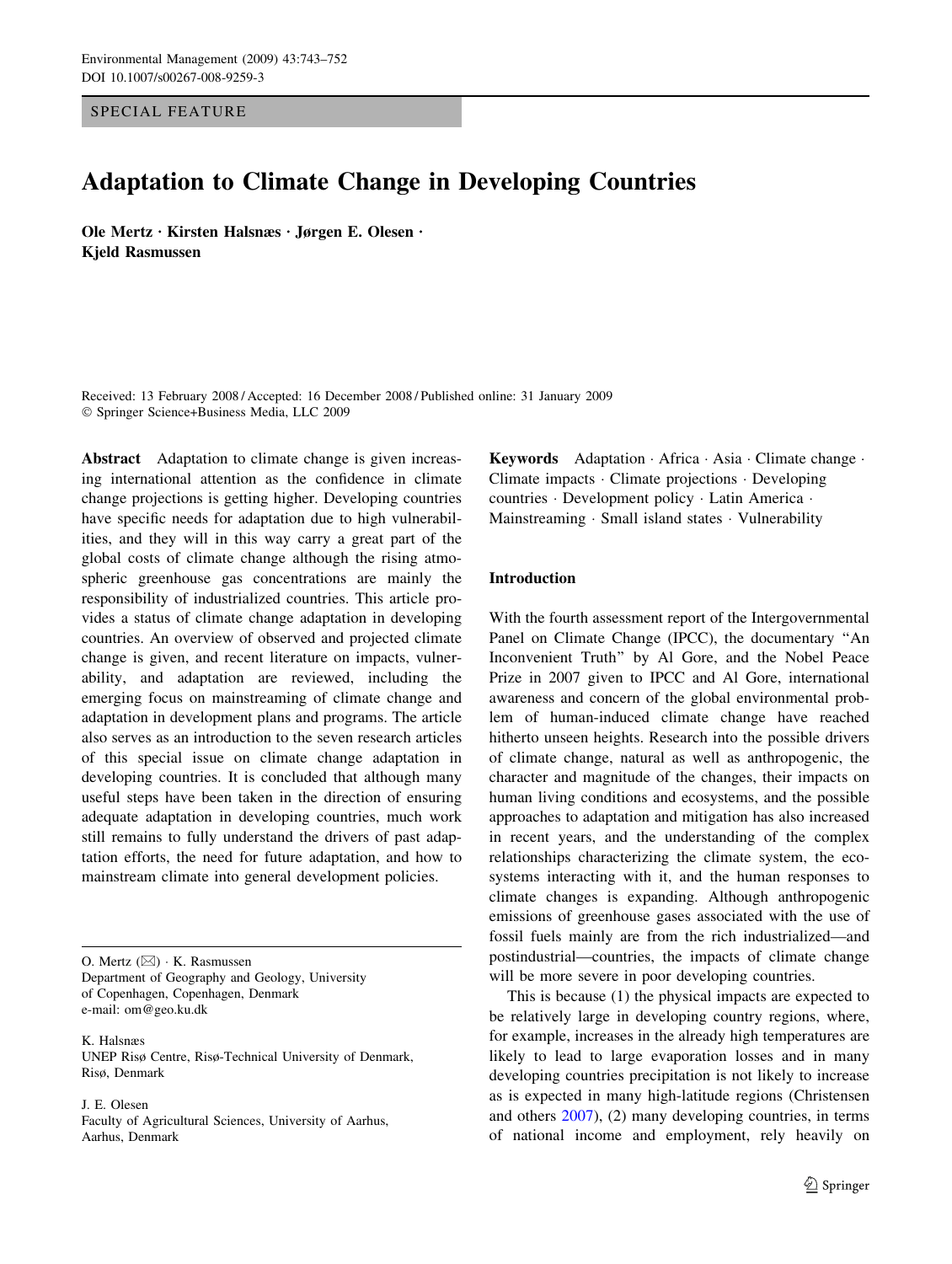agriculture that is directly affected by climatic change, (3) the high number of poor people in these countries is generally more vulnerable and likely to feel the negative effects of climate change (Yohe and Tol [2002\)](#page-10-0), and (4) the economic and technological capacity to adapt to climatic change is often very limited in developing countries.

Adaptation to climate change did not receive much attention in the first years of the international climate change studies, where there was more focus on mitigation and impacts (Kates [2000\)](#page-9-0), but adaptation has recently been covered more extensively and has an important place in the fourth assessment report of the IPCC [\(2007](#page-9-0)). There is an emerging process of seeing climate change as a mainstreaming issue that implies that vulnerabilities and adaptation strategies are linked to the development of poverty reduction strategies (Halsnæs and Trærup [2009](#page-9-0)). This process has so far primarily been donor driven because many developing countries—for good reasons do not consider climatic change as one of their greatest concerns. More immediate needs for economic growth and poverty reduction take priority, and it is symptomatic that most of the first generation Poverty Reduction Strategy Papers (PRSPs) had little reference to environmental con-cerns (Bojö and others [2004](#page-9-0); Bojö and Reddy [2001](#page-9-0)), let alone climate change. Part of the reasons for neglecting environmental concerns in the PRSPs is that these issues have not been highly profiled in the underlying conceptual frameworks and policy advice on these issues provided by multilateral agencies, despite the fact that PRSP growth and poverty reduction targets as well as the Millennium Development Goals (MDGs) critically depend on successful adaptation to climate change (Davidson and others [2003\)](#page-9-0). Some recent PRSPs, however, have integrated environmental issues as well as the process of developing national adaptation programs of action.

Climate impacts are described with increasing confidence by IPCC ([2007\)](#page-9-0). These impacts might be direct (e.g., changes in agricultural potential caused by rainfall change or inundation of cities and infrastructure due to sea level rise and higher disease burden) or they might be indirect (e.g., through effects of climatic change on world market prices of agricultural and fisheries products). The need for adaptation is inevitable no matter how efficiently we manage to reduce the growth in emissions (Yohe [2000\)](#page-10-0), because the inertia in the climate system will lead to climate change and resulting impacts on natural and managed systems. Measures cover a correspondingly broad range, from direct interventions such as dike building to prevent flooding, large-scale relocation of farmers, new crop selection and building of dams to expand irrigation, to capacity development in public administration, civil society, and research. There are particular concerns within the agricultural sector, and it is believed that adaptation in developed countries with temperate climates will not only reduce vulnerability but be able to realize opportunities and strengthen production (Smit and Skinner [2002;](#page-10-0) Wheaton and Maciver [1999](#page-10-0)), as there will be reduced cold weather risks. In developing countries, climate variability and change will enhance heat and moisture stresses and contribute to an already long list of existing problems (Schmidhuber and Tubiello [2007](#page-10-0)). The vulnerability of the agricultural sector in many developing countries is caused by poverty and limited economic capacities (e.g., to accumulate and sell products when prices are attractive) (Barbier and others [2009\)](#page-9-0), and the current socioeconomic and technological drivers of change in agriculture have hitherto rendered climate change ''just'' another stressor of the system (Burton and Lim [2005;](#page-9-0) Mertz and others [2009\)](#page-10-0).

Two emerging conceptual frameworks for addressing climate change adaptation in developing countries are considered in this article, including theoretically based work on vulnerabilities and adaptive capacity (Adger and others [2003\)](#page-8-0) and a more pragmatic attempt to address climate change vulnerabilities and adaptation as a mainstreaming issue (Davidson and others [2003](#page-9-0); Halsnæs and Trærup [2009](#page-9-0)). Before going into these conceptual issues, we will provide a brief overview of the observed climate changes and the projected scenarios and impacts of relevance for developing countries. In order to assess the significance of these impacts for developing countries, we will briefly discuss recent research into the concepts of vulnerability, adaptation and adaptive capacity. Moreover, we will provide an overview of key adaptation needs in developing countries by region.

Finally, this article also serves as an introduction to this special issue of Environmental Management on adaptation to climate change in developing countries. The seven articles of the issue present a range of case studies of adaptation as well as conceptual and methodological considerations.

## Observed and Projected Climate Change in Developing Countries

Many developing countries have already experienced weather events in terms of floods, droughts, heat waves, and tropical cyclones that are more frequent or intense than previous experiences (Dai and others [2004;](#page-9-0) Trenberth and others [2007\)](#page-10-0), and the resulting impacts point to the consequences on the environment, production systems, and livelihoods from future climate variability and change. In this section we briefly review the observed and projected climate change that has been summarized by the IPCC and recent literature.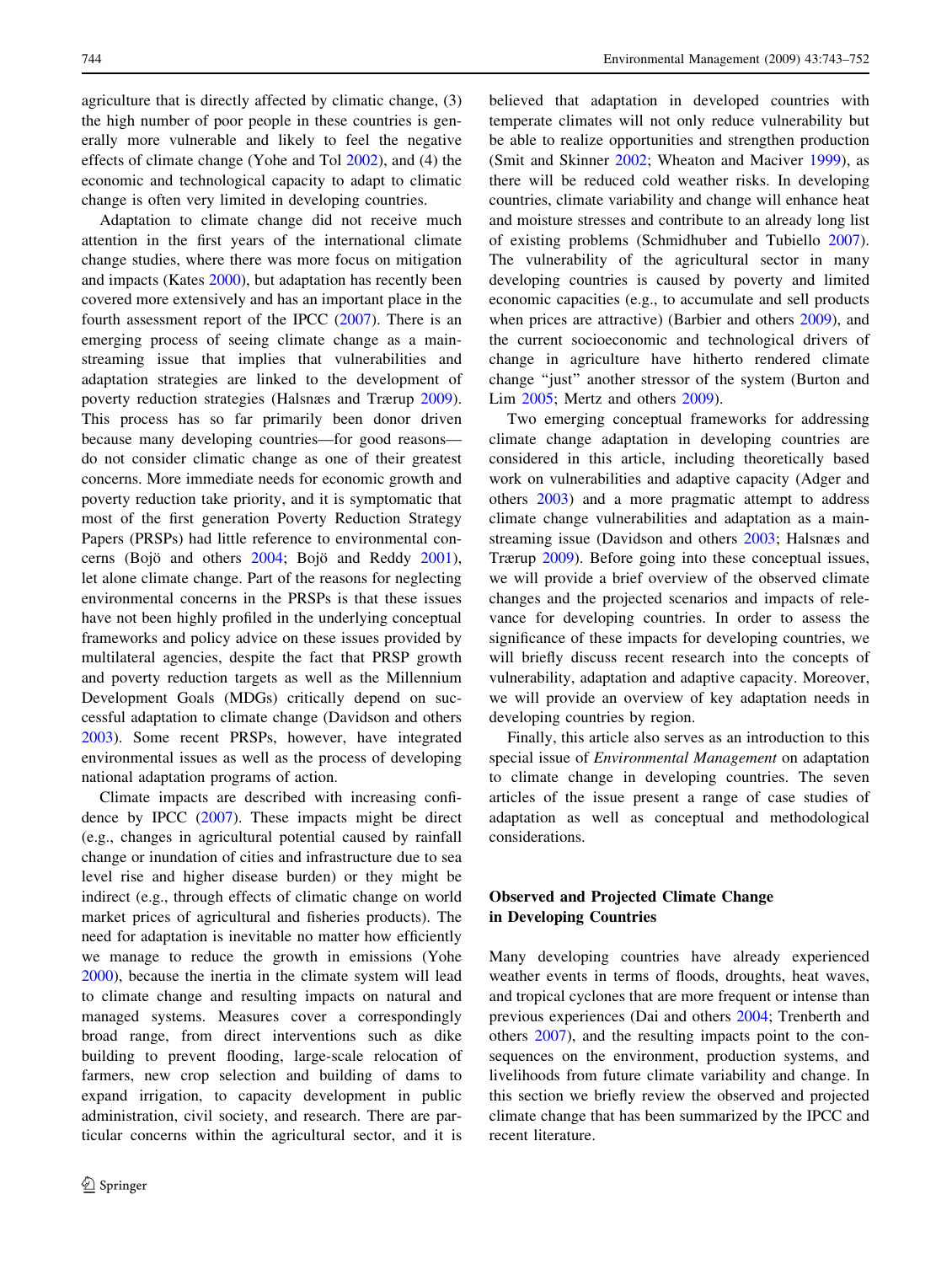#### Observed Climate Change

Expressed as a global average, surface temperatures have increased by about  $0.74^{\circ}$ C over the past 100 years (Trenberth and others [2007\)](#page-10-0). However, the largest share of the increase (0.55°C) has occurred over the past 30 years. The largest temperature increases have occurred over land and in the arctic and subarctic regions. The observed temperature increases over the past 30 years in large parts of Africa, Asia, and Latin America are generally within the range of  $0.5^{\circ}$ C to 1.0 $^{\circ}$ C, although there are regions with larger observed changes (e.g., in southeastern Brazil and North Asia) (Cruz and others [2007;](#page-9-0) Magrin and others [2007;](#page-9-0) Trenberth and others [2007\)](#page-10-0). Surface air temperatures over land have risen by about double the rate of temperatures over the ocean, which means that less warming has occurred in small island states (e.g., in the Pacific). Consistent with the warming, there has been an increase in the frequency of warm extremes (Trenberth and others [2007](#page-10-0)).

Downward trends in precipitation have been observed in the tropics from  $10^{\circ}$  S to  $30^{\circ}$  N since the 1970s (Trenberth and others [2007\)](#page-10-0). It has become wetter in eastern parts of South America and northern and central Asia but drier in the Sahel, southern Africa, and parts of southern Asia. In accordance with this, more intense and longer droughts have been observed over wider areas since the 1970s, mostly in the dry tropics and subtropics (Dai and others [2004\)](#page-9-0). These droughts have often been linked with prolonged heat waves. There have been substantial increases in heavy precipitation events in many land regions, even in regions with no change or reductions in total rainfall (Groisman and others [2005](#page-9-0)), where droughts might be exacerbated if the reduced rainfall is increasingly falling in heavy precipitation events.

Globally, estimates of potential destructiveness of tropical cyclones show a significant upward trend since the mid-1970s (Emanuel [2005\)](#page-9-0), with a trend toward longer lifetimes and greater storm intensity (Emanuel [2005\)](#page-9-0). This is strongly correlated with the higher tropical sea surface temperatures. Even though these observations depend critically on data quality and the choice of start date (Chan [2006\)](#page-9-0), the data available suggest that the potential destructiveness has not previously been as high as now (Trenberth and others [2007](#page-10-0)). The largest increases in intense tropical cyclones have been observed in the North Pacific, Indian, and southwest Pacific Oceans (Trenberth and others [2007\)](#page-10-0).

Observations of changes in physical and biological systems across the globe are consistent with the observed changes in climate (Rosenzweig and others [2007](#page-10-0)). Particularly large effects are related to enhanced glacial melt affecting river flows and to changes in phenology and productivity of biological systems as affected by

temperature and rainfall changes. There are also emerging findings of climate effects on human systems, although these are often difficult to discern from other adaptation processes. In agricultural systems, both climate change and technological developments influence agricultural land use and management, but in many developing countries with traditional land management, the effects of climate change on agriculture might be more evident (Van Duivenbooden and others [2002](#page-10-0)). The majority of the data and studies are from developed countries—in particular, in temperate climates. There is thus a need to expand the observational series in developing countries and tropical and subtropical climates. Such studies might also increase the knowledge base on vulnerability and adaptive responses in subsistence agricultural systems and rural populations in developing countries.

#### Projected Climate Change

Increasingly reliable regional climate projections are now available for many regions of the world, although the extent of available downscaled projections for many developing countries still lag behind those for the developed world (Christensen and others [2007\)](#page-9-0). The projections generally show greater warming over many land areas than global mean warming due to less water availability for evaporative cooling and a smaller thermal inertia compared to the oceans. The warming generally increases the spatial variability of precipitation with reduced rainfall in the subtropics and increases at higher latitudes and parts of the tropics. There is a tendency for increased precipitation in monsoonal circulations due to enhanced moisture convergence, despite a tendency for a weakening of the monsoonal flows. However, there are still many uncertainties in tropical climate responses (Christensen and others [2007\)](#page-9-0).

The warming in Africa is projected to be above the global annual mean warming throughout the continent and in all seasons (Boko and others [2007](#page-9-0)). The dry subtropical regions will warm more than the moister tropics. The annual rainfall is projected to decrease in much of the Mediterranean Africa, northern Sahara, and southern Africa. The mean annual rainfall in eastern Africa is likely to increase, whereas projections of changes in rainfall in the Sahel, the Guinean Coast, and the southern Sahara remain uncertain (Christensen and others [2007](#page-9-0)).

Warming is projected to be similar to global mean warming in Southeast Asia, stronger over South Asia and East Asia, and greatest in the continental interior of Asia (Cruz and others [2007](#page-9-0)). Precipitation is projected to increase in northern Asia, East Asia, South Asia, and most of Southeast Asia but to decrease in central Asia (Christensen and others [2007](#page-9-0)). These changes will be associated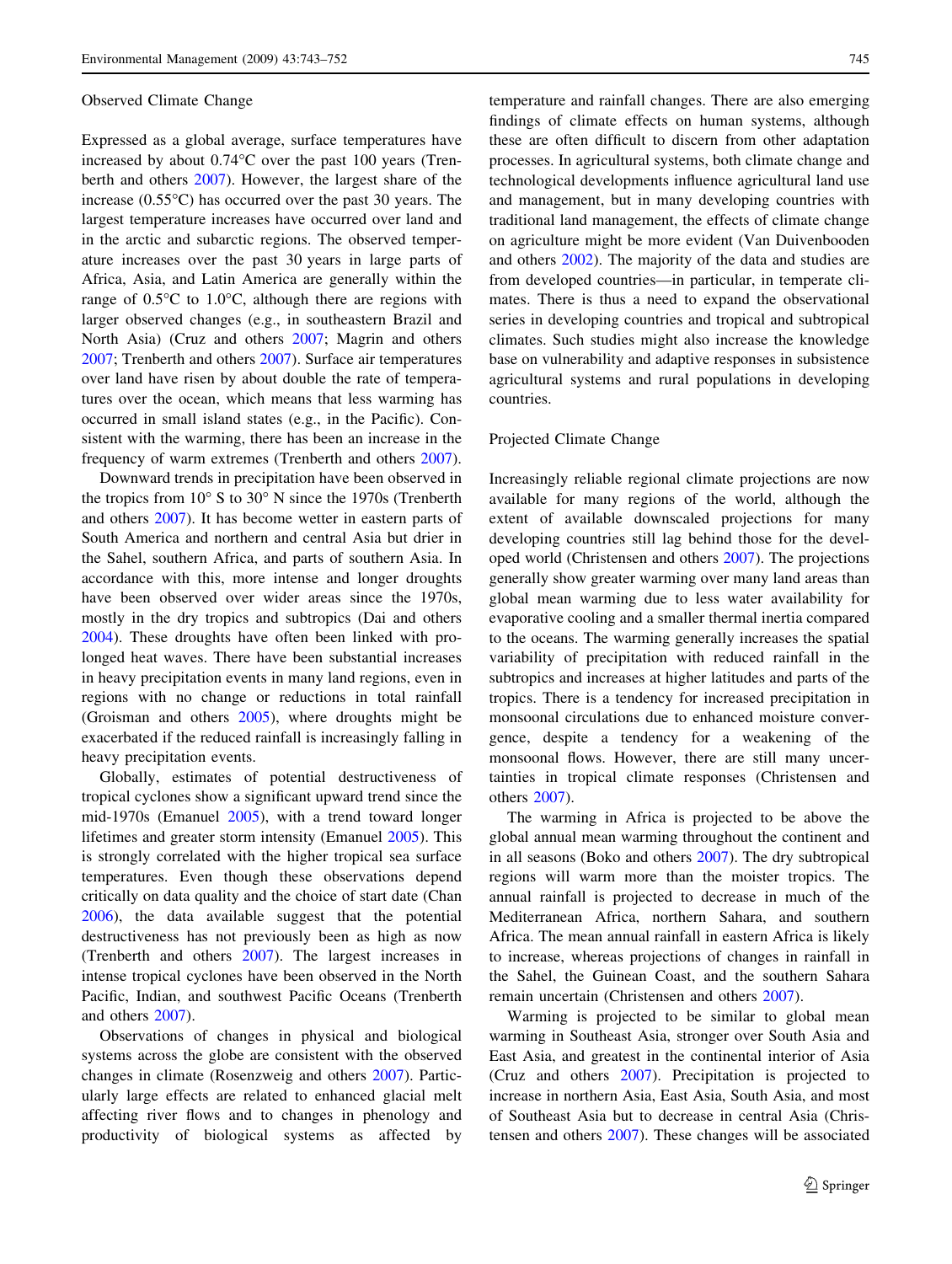with an increase in frequency of intense precipitation events in South Asia and East Asia, partly associated with likely increase in tropical cyclone intensity in East Asia, Southeast Asia, and South Asia.

The annual mean warming in Latin America is projected to be similar to the global mean warming (Magrin and others [2007](#page-9-0)). Annual precipitation is projected to decrease in most of Central America and in the southern Andes, although there might be large local and regional variations (Christensen and others [2007](#page-9-0)). The changes in annual and seasonal rainfall over northern South America, including the Amazon forest, remain uncertain. However, climate change projections indicate increasing rainfall in Ecuador and northern Peru and decreasing rainfall in northern South America and southern northeast Brazil. The climate in large parts of the region is affected by the El Niño Southern Oscillation (ENSO), so future changes in the magnitude and cycle of the ENSO will affect the climate of Latin America (Magrin and others [2007](#page-9-0)).

## Vulnerability, Adaptation, and Adaptive Capacity as Conceptual Issues

Vulnerability and adaptive capacity have been discussed in the theoretical climate change adaptation literature as key concepts for understanding how developing countries cope with and adapt to climate change and variability (Adger [2006;](#page-8-0) Challinor and others [2007;](#page-9-0) Eakin and Luers [2006](#page-9-0); Mimura and others [2007](#page-10-0); Schröter and others [2005;](#page-10-0) Smit and Wandel [2006\)](#page-10-0). Both terms are very useful for analyzing coupled human–environment interactions (Reenberg and others [2008](#page-10-0)) and frameworks for vulnerability analysis have become a key component in sustainability science (Turner and others [2003](#page-10-0)).

Vulnerability emerged as a concept in development debates in the 1990s (Bohle and others [1994](#page-9-0); Chambers [1995;](#page-9-0) Watts and Bohle [1993\)](#page-10-0) and was largely a term borrowed from life sciences. There have been quite many attempts to define vulnerability, and in relation to climate change, vulnerability has been defined as the susceptibility of exposure to harmful stresses and the ability to respond to these stresses (Adger [2006;](#page-8-0) Adger and others [2007](#page-9-0); Bohle and others [1994\)](#page-9-0). It is important to recognize that vulnerability is highly contextual and must always be linked to specific hazards and the (likely) exposure to the impacts of these hazards (Brooks and others [2005;](#page-9-0) Kelly and Adger [2000\)](#page-9-0). Along this line, Luers ([2005\)](#page-9-0) suggested that vulnerability assessments should focus on the susceptibility of specific variables (such as food supply, income) that characterize the well-being of people to a specific damage (such as hunger and poverty). Adaptation is a broad term, and there have been many attempts to define the concept.

These are reviewed by Smit and others [\(2000](#page-10-0)), and although the various definitions are rather similar, there are important nuances that might not answer completely the questions of ''adapting to what?'' ''who and what adapts?'' and ''how does adaptation occur?'' (Smit and others [2000](#page-10-0)). Identifying the precise driver of any given strategy is highly complex and it is therefore often difficult to establish the cause of an adaptive strategy or even determine whether it is adaptation or perhaps a cyclic activity occurring with longer time intervals. The IPCC Third Assessment Working Group II Report, based on Smit and Pilifosova ([2001\)](#page-10-0), presented a broad definition of adaptation to climate change as being ''adjustment in ecological, social, or economic systems in response to actual or expected climatic stimuli and their effects or impacts''. This definition is retained in the IPCC Fourth Assessment Report, where it is reiterated that adaptation comprises actions to reduce vulnerability or enhance resilience (Adger and others [2007\)](#page-9-0). However, the complexity of understanding adaptation—especially what exactly triggers different adaptive measures—is still frequently discussed in the literature.

The linkages between vulnerability, adaptive capacity, and adaptation are often circular rather than linear in nature. The ability of people to control the variables that determine vulnerability might be translated into their capacity to adapt (Kelly and Adger [2000](#page-9-0); Luers [2005;](#page-9-0) Smit and Wandel [2006](#page-10-0)). If people, for example, have a secure income and a diversified food supply, they are less likely to be poor and to experience hunger. This, in turn, will often enable them to respond to stresses by allocating resources differently or abandon/relocate farming areas—in other words, they have a better capacity to adapt to stress and the degree of vulnerability determines this capacity. It is thus prior damage that makes people vulnerable and hampers their capacity to adapt to potential future stress factors. However, adapting to stress might also in itself exacerbate vulnerability; if, for example, the needed adaptive actions to drought will lead to dependence of credit schemes to purchase drought-resistant crops and crop varieties, then a complete crop loss will not only cause hunger but also leave people with debts they are unable to repay. Therefore, the true vulnerability of people can only be assessed after adaptation has taken place (Kelly and Adger [2000](#page-9-0)), and in some cases, it might be necessary to ''adapt to the adaptation,'' as some measures might solve one problem while creating another; credit schemes and new crops, for example, might have to be accompanied by ''weather insurance,'' as has been tried experimentally in some developing countries (Barnett and Mahul [2007](#page-9-0)).

In economic terms, adaptive capacity has been defined as ''a vector of resources and assets that represent the asset base from which adaptation action can be made'' (Vincent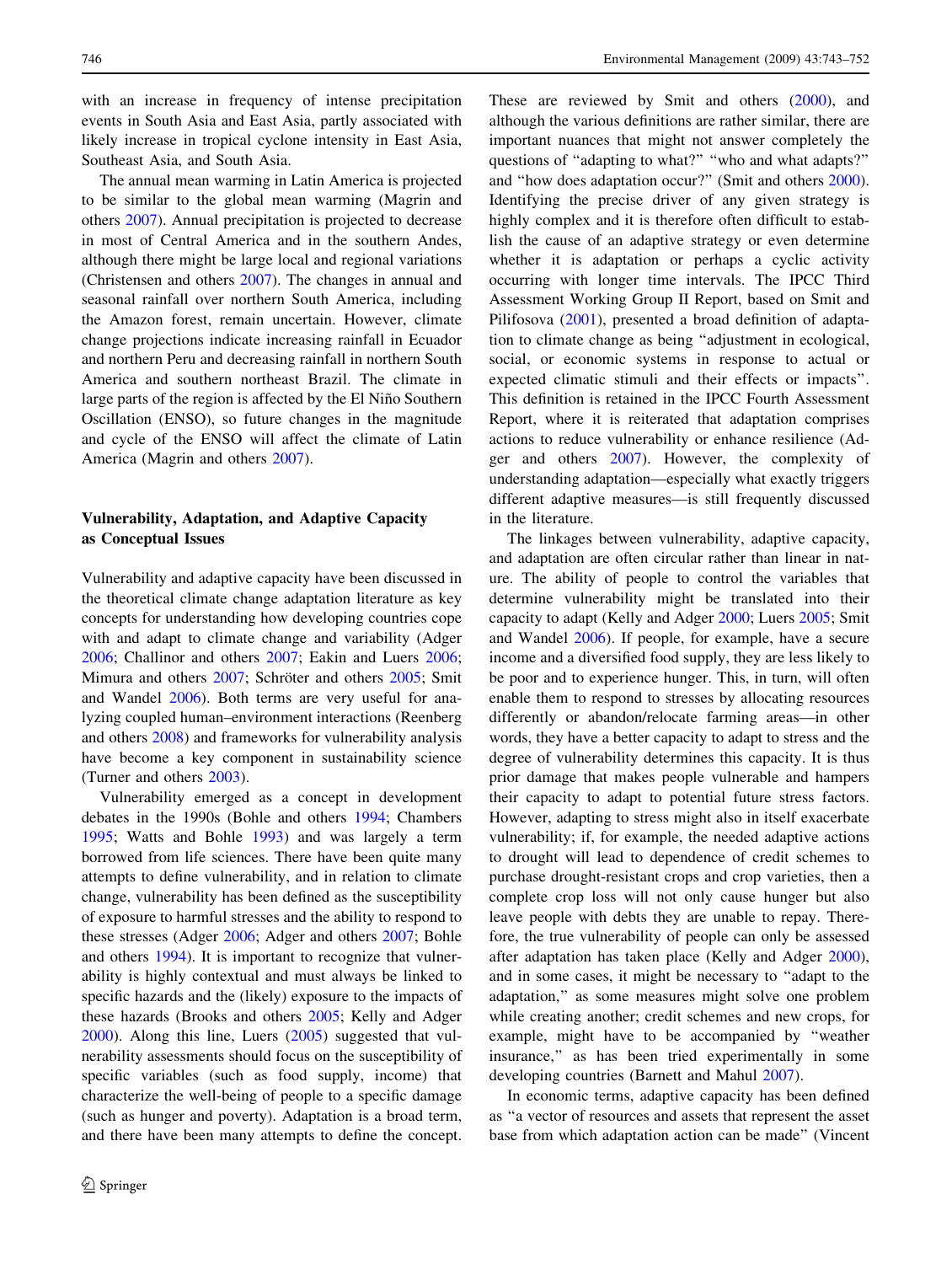[2007\)](#page-10-0), and it has also been described by the coping range of climate variability upon which communities or individuals are used to react. When extreme events or more extreme variability go beyond the coping range, the adaptive capacity might be surpassed and the system threatened (Smit and Wandel [2006](#page-10-0)). At this point, the required adaptation is beyond the capacity of the people experiencing the threat and assistance is needed. A slightly different and more operational approach to the coping range concept suggests that adaptation of the system will occur only when thresholds of the coping range are exceeded, and the coping range thus signifies the resilience of a system (Yohe and Tol [2002\)](#page-10-0). In other words, coping is the short-term response to variability, whereas adaptation is the more fundamental change of the system to allow for a new coping range to be established. Thus, the coping range can been described as the ''head room'' or ''room for maneuver" of the system (Thomas and Twyman [2005\)](#page-10-0), and the whole point of successful adaptation in poor communities is to ensure that an adequate coping range is established after adaptive actions have taken place. This will eventually reduce the vulnerability of people, and in an ideal world, a ''good circle'' of reduced vulnerability– increased adaptive capacity–appropriate adaptation can be closed.

Following these lines of thinking, policies on adaptation to climate change must be very carefully devised as they find themselves in a complex reality of societies that are poor and vulnerable for a wide range of reasons. They must be an integral part of a development policy process that ensures mainstreaming of climate adaptation in all relevant sectors of society while not forgetting the other multiple drivers (social, economic, and environmental problems). Concretely, the policies at the national level should be specific investments in physical and institutional assets that reduce climatic vulnerability and increase coping ranges without causing counterproductive effects. Examples of physical assets can be stronger infrastructure related to transport, energy, and water supply as well as new options for agricultural techniques, whereas institutional assets can be information systems, financial and risk-sharing systems, insurance, education, and warning systems that directly or indirectly address local, national, or regional vulnerability to climate change and variability.

It is also important to consider to what extent policies should be proactive (adapting in anticipation of a change) or reactive (adapting as a response to a change)—or as suggested by several studies, they should be both (Smit and others [2000](#page-10-0); Smit and Skinner [2002](#page-10-0)). The choice among these must be dependent on the confidence in local climate predictions, as investments in adaptation to anticipated change might be wasted or even counterproductive if predictions turn out to be wrong. This is especially crucial in developing countries, where the capacity for investment and later remedial actions to correct mistakes is limited. On the other hand, it can also be risky to base long-term adaptation strategies on observed climatic trends, as is sometimes done in National Adaptation Programs of Action (NAPA)—for example, in Sahelian countries, where the decrease in average annual precipitation since the 1960s is expected to continue or at least remain low (Gouvernement du Burkina Faso [2007](#page-9-0); République du Mali [2007](#page-10-0)) (see further discussions on NAPAs in the following section).

This need for a better understanding of the actual and potential adaptation needs in developing countries has spurred an increasing interest in adaptation and development policy (Halsnæs and others [2008;](#page-9-0) Michaelowa and Michaelowa [2007](#page-10-0); O'Brien and others [2008](#page-10-0)). Moreover, development of methodological frameworks for studying the links between vulnerability, poverty, and the complexity of adaptation to climate change, which is often not easily separated from adaptation to other factors that might stimulate change, has also attracted more interest (Tschakert [2007](#page-10-0); Wheaton and Maciver [1999\)](#page-10-0). It is, however, beyond the scope of this article to describe all of these approaches, but several important analytical and conceptual frameworks are presented in the recent literature (Eriksen and O'Brien [2007;](#page-9-0) Fussel [2007](#page-9-0); Luers [2005](#page-9-0); Tschakert [2007;](#page-10-0) Vincent [2007](#page-10-0); Vogel and others [2007](#page-10-0)).

## Climate Vulnerability and Adaptation Options in the Context of Current Development Policies

Climate variability is already creating serious impacts on major poverty alleviation goals in developing countries, and this means that the linkages between climate vulnerabilities and development policies are increasingly being addressed in the literature as well as in international climate policy debates and in development assistance. A brief overview of these activities is given here.

Climate change mainstreaming issues related to vulnerability and adaptation were put on the agenda at the Conference of the Parties (COP) 7 in Marrakech, Morocco in 2001, where it was decided that special support should be given to a group of Least Developed Countries (LDCs) to the development of NAPAs (Burton and Lim [2005](#page-9-0)). COP 7 also further supported adaptation activities by a strong recognition of the special needs of developing countries (Adger and others [2003](#page-8-0)). The NAPAs are part of the adaptation policy framework (APF) developed to aid national planning and comprises a five-step approach for studying vulnerability and for developing adaptation strategies (Adger and others [2007;](#page-9-0) Burton and Lim [2005](#page-9-0)). Despite that the NAPAs only provide limited small-scale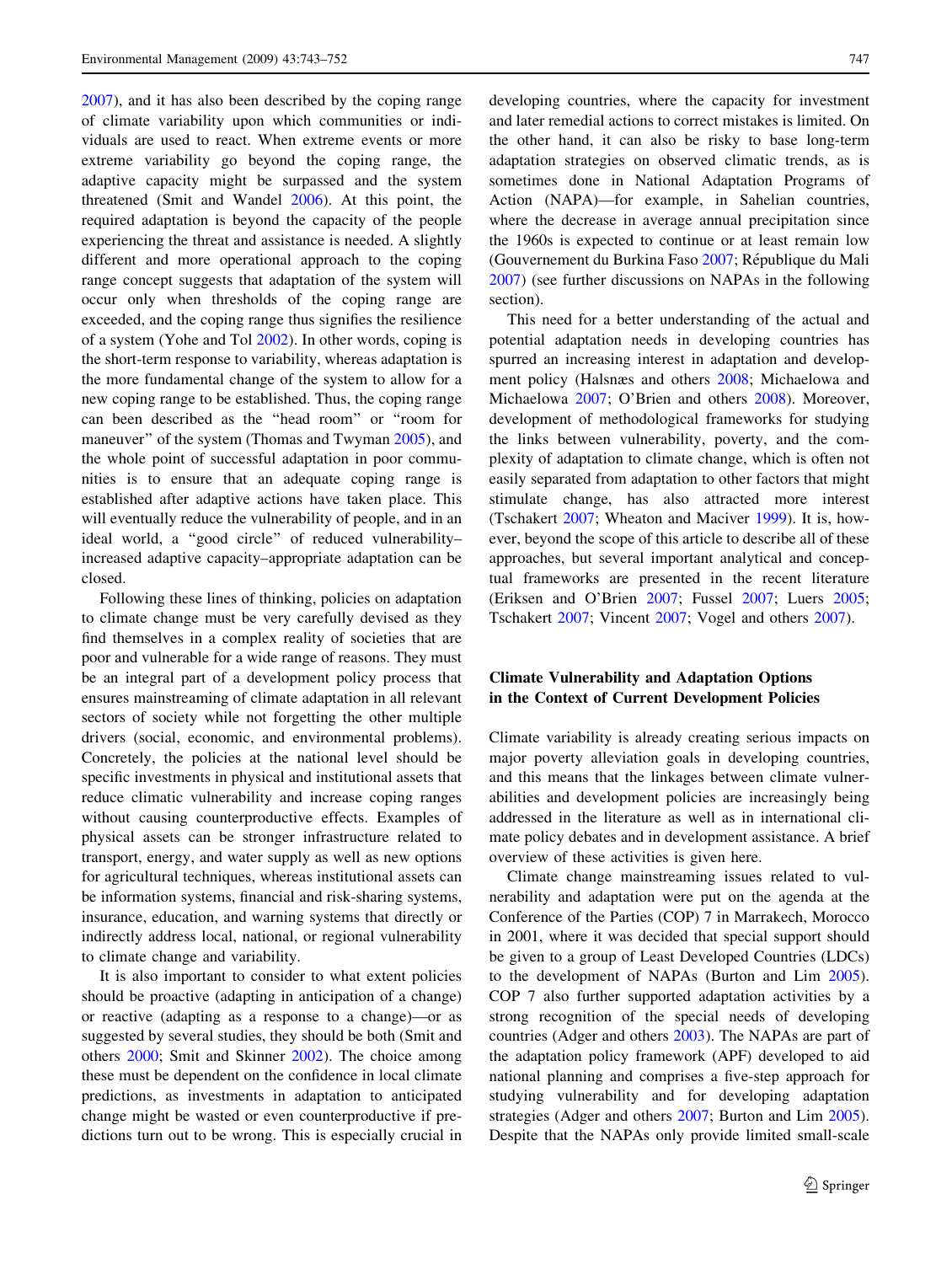first attempts to initiate full-scale planning of adaptation options in developing countries, they must be considered as important elements in the APF. The NAPAs are likely to contribute to the mainstreaming of climate adaptation in development policies and programs, and although this is important for adaptation purposes, increased focus on the Clean Development Mechanism (CDM) and mitigation might entail a risk of climate overshadowing other—and perhaps more important—poverty reduction and development needs (Michaelowa and Michaelowa [2007](#page-10-0)).

According to the website of the United Nations Framework Convention on Climate Change, only 23 developing countries had submitted their NAPAs by November 2007 ([http://unfccc.int/national\\_reports/napa/](http://unfccc.int/national_reports/napa/items/2719.php) [items/2719.php\)](http://unfccc.int/national_reports/napa/items/2719.php). Considering that the agreement was made in 2001, this appears to be relatively few and it is obvious from the list that many countries with immediate adaptation needs (e.g., small island states) and countries with a history of environmental challenges such as drought (e.g., Sahelian countries) have a high representation. However, 45 of the 50 LDCs are engaged in NAPA processes and more are likely to be ready in the near future (Jallow and Downing [2007\)](#page-9-0).

Climate change vulnerability and adaptation have in the COP 12 and COP 13 meetings in 2006 and 2007 been further emphasized. The COP decisions on climate vulnerability and adaptation have been supported by various donor mainstreaming efforts, including development of an Organization for Economic Cooperation Development– Development Assistant Committee (OECD-DAC) framework, the Danish Climate Action Programme, and the United States Agency for International Development (USAID) and UK Department for International Development (DfID) guidelines. These various donor efforts are summarized in the work of Gigli and Agrawala [\(2007](#page-9-0)). The Danish Development Assistance (Danida) was one of the first international donor agencies to initiate the integration of climate change in its assistance (Danida [2005](#page-9-0)). Climate screening of Danida's development assistance is a key step in a process of identification and management of the risks of climate change for development cooperation and the identification and implementation of appropriate climate change adaptation and disaster-riskreduction measures. The approach adopted is to integrate risks of climate change and opportunities for adaptation into development programs rather than as stand-alone climate adaptation or mitigation projects. Thus, climate change screening includes assessment of the effects of climate change on achieving the outcomes of the development programs, identification of adaptation measures, and the development of a process action plan for further activities in relation to ''climate-proofing'' of development assistance.

The World Bank in its Investment Framework for Clean Energy and Development (World Bank [2006\)](#page-10-0) similarly sees climate change as a serious threat to development goals. It is stated in the Executive Summary that ''failure to effectively address increasingly severe weather patterns and climate variability into development activities is a major threat to poverty alleviation. The economic impacts will be significant especially in developing countries partial estimates of the economic impacts of a  $2.5^{\circ}$ C temperature increase (mid-range value associated with a doubling of the atmospheric concentration of  $CO<sub>2</sub>$ ) without adequate adaptive efforts range from 0.5 to 2 percent of GDP with higher losses in most developing countries. Resources that are additional to Official Development Assistance (ODA) will need to be found by donors to compensate for the increased development costs, while developing country governments will need to reassess policies and institutional structures to be proactive in reducing climate vulnerability.''

## Regional Impacts and Adaptation

Developing countries will experience the effects of climate change differently, not only because of differences in the projected change of climate parameters but also because vulnerabilities and adaptive capacities vary greatly between nations and regions. This section will only provide a brief overview of the main regions with developing countries, as the IPCC Fourth Assessment WG II Report provides excellent discussions on this issue.

Sub-Saharan Africa is highly vulnerable to climate change and other stressors (Boko and others [2007\)](#page-9-0), and in an assessment of vulnerability to climate-related mortality, this region was represented with 33 of the 59 countries found to be highly or moderately–highly vulnerable (Brooks and others [2005\)](#page-9-0). Sub-Saharan countries also come out in the lowest quintile of a ranking on adaptive capacity of nations to climate change (Haddad [2005](#page-9-0)).

Generalizing the impacts of climate change in Africa is impossible, as regions will be affected differently and there is considerable uncertainty, particularly in West Africa. Water stress will be an even larger problem than currently in northern and southern Africa, and in the same regions, agricultural production—and thereby food security—is likely to be negatively affected (Boko and others [2007](#page-9-0)). In general, climate problems, such as recurrent drought, exacerbate the many existing problems in the region (Kates [2000](#page-9-0)), and, as mentioned earlier, it can often be very complex to identify climate as a direct driver of strategies. In southern Africa, Gregory and others [\(2005](#page-9-0)) found climate to be among the most frequently cited drivers of food insecurity, whereas Mertz and others [\(2009](#page-10-0)) found that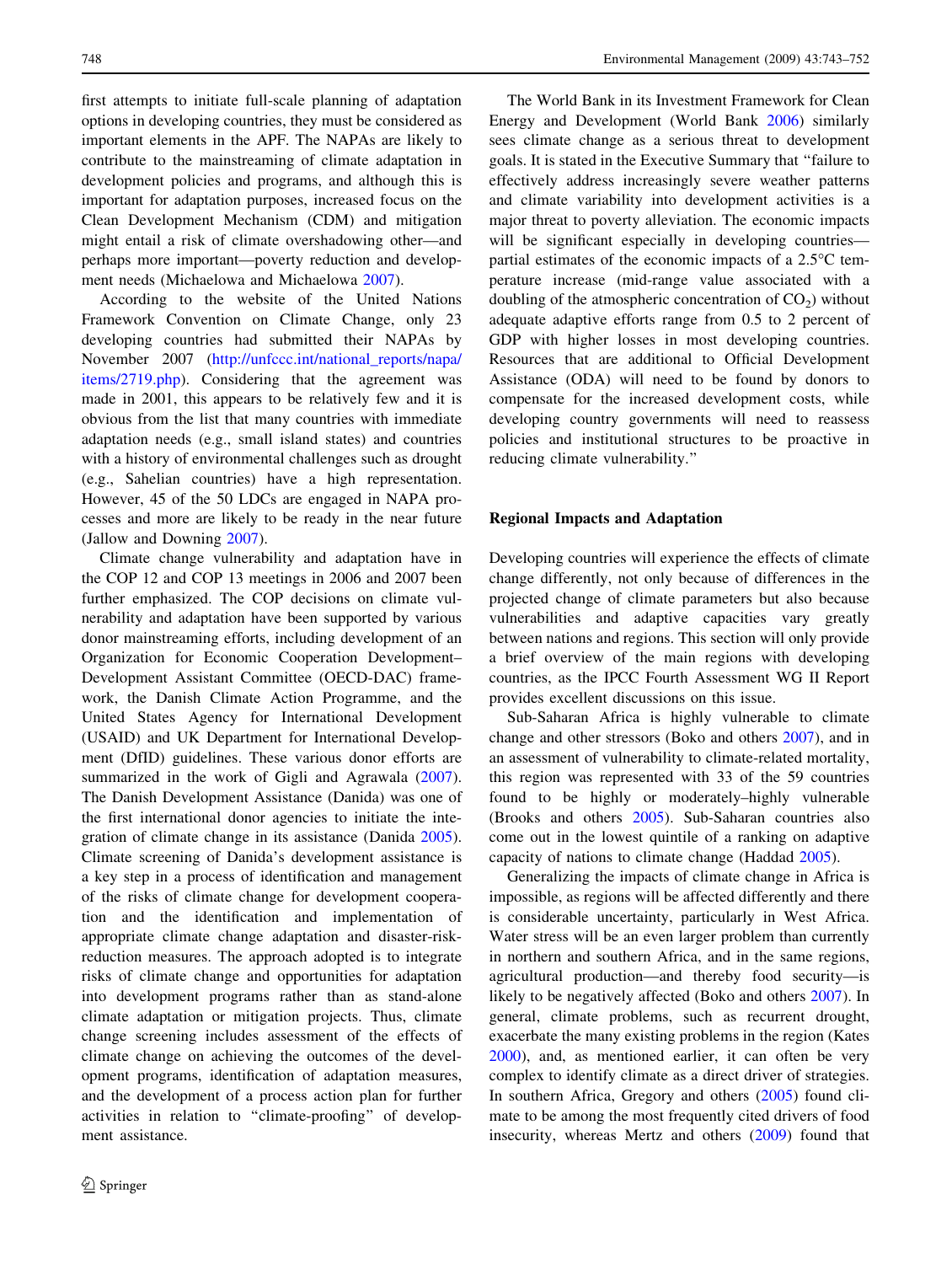changes in agricultural strategies in a region in Senegal were not easily identified as adaptation to climate change or variability but rather to economic and policy drivers.

It is also well established that people are generally resourceful in responding and adapting to climate variability and other external disturbances (Mortimore and Adams [2001;](#page-10-0) Thomas and Twyman [2005](#page-10-0)). IPCC provides a good overview of such adaptations already observed in Africa (Boko and others [2007](#page-9-0)), although the relative weight of climate factors compared to other stressors is not always clear in the references cited. Future adaptation needs are likely to focus on enhancing the robustness of various sectors in Africa, not only to counter the impacts of climate change but also to improve the economic and social welfare and thereby improve the adaptive capacity of individuals and communities (Boko and others [2007](#page-9-0)).

The developing countries of the Asia-Pacific region will also experience climate change very differently. Key future impacts were identified by the IPCC and included increased water stress in India, loss of mangroves and other coastal lands in Southeast Asia due to sea level rise, and disturbance of forests and agriculture due to the possibility of more intense El Niño events (Cruz and others [2007](#page-9-0)). Melting of glaciers in the Himalayas and resulting floods and water availability issues are also likely become important impacts. The small island states of the Pacific are even more vulnerable and impacts of possibly more intensive cyclones, sea level rise, drought, and coral reef degradation will be very important (Mimura and others [2007\)](#page-10-0). However, small island states did not come out as highly vulnerable in the national vulnerability assessment proposed by Brooks and others [\(2005](#page-9-0)) and nor did Bangladesh, which is usually considered very vulnerable to climate change. In both cases, it probably was caused by the focus on mortality in the assessment, which might not be specifically high in these countries, as they have already managed to significantly reduce such very negative outcomes of climate hazards (Brooks and others [2005](#page-9-0)).

The capacity for adaptation is generally higher in Asia-Pacific than in Africa, but the magnitude and consequences of adaptation needs might be larger. Potential flooding of the many highly populated river deltas will either be extremely costly to prevent or lead to mass movement of people to other areas (Cruz and others [2007](#page-9-0)), and some Pacific islands might have to be abandoned altogether either because of flooding or loss of ecosystems needed for subsistence (Mimura and others [2007](#page-10-0); Rasmussen and others in press). Moreover, the predicted decline in agricultural production without adaptation in Asia will affect an even larger number of poor urban and rural populations than in Africa.

Many Latin American countries are now so-called emerging economies and even the poorest countries in the region are considerably less vulnerable to climate change

than the poor countries of Africa and Asia. In the earlier mentioned vulnerability assessment, only French Guyana and the Caribbean states (or territories) of Haiti, Guadeloupe, and Puerto Rico appeared among the 59 countries in the most or second most vulnerable categories (Brooks and others [2005](#page-9-0)). Moreover, the uncertainty of future climate change in much of Latin America makes it difficult to predict impacts and adaptation needs with very high confidence (Magrin and others [2007](#page-9-0)), although the likely intensification of extreme weather events will be very damaging, especially to the poorer countries of Central America and the Caribbean.

#### Overview of Articles in the Special Issue

With this general overview of climate change issues in developing countries in mind, we now present the seven articles in this special issue. They address a wide range of issues discussed earlier and both broader policy studies and specific case studies are represented. The first article provides an overall discussion on the adaptation–mitigation divide that has characterized international climate debates until recently (Ayers and Huq [2009](#page-9-0)). Recognizing mitigation as being generally a concern of the North and adaptation of the South, it is proposed to promote the synergies between these two approaches in order to engage developing countries more strongly in the climate debates. The article uses Bangladesh as an example of how linkages between mitigation and adaptation actions are often found on the ground.

The next two articles are specifically concerned with integrating climate concerns in development efforts. A stepwise approach to mainstreaming climate change in development policies whereby climate conditions, variability, and change are assessed and linked to development is thus provided in the second article of the special issue (Halsnæs and Trærup [2009\)](#page-9-0). The article uses case studies from Tanzania (water harvesting, malaria) and Mozambique (infrastructure) to illustrate the benefits of climate-proof road design, increased rain water harvesting, and the use of bed nets to prevent increased malaria incidence. The third article also provides a model for integrating development and climate change, using malaria in India as an example (Garg and others [2009\)](#page-9-0). The authors project future malaria incidence under various alternative combinations of climate change variables and sustainable development variables.

The next three articles all address adaptation to climate change in specific rural settings of Burkina Faso, Senegal, and Kenya. The study in northern Burkina Faso compares different responses of households to drought by analyzing farm decisions after years with poor and good harvests. It is concluded that the households have developed strategies for income diversification as a way of reducing dependence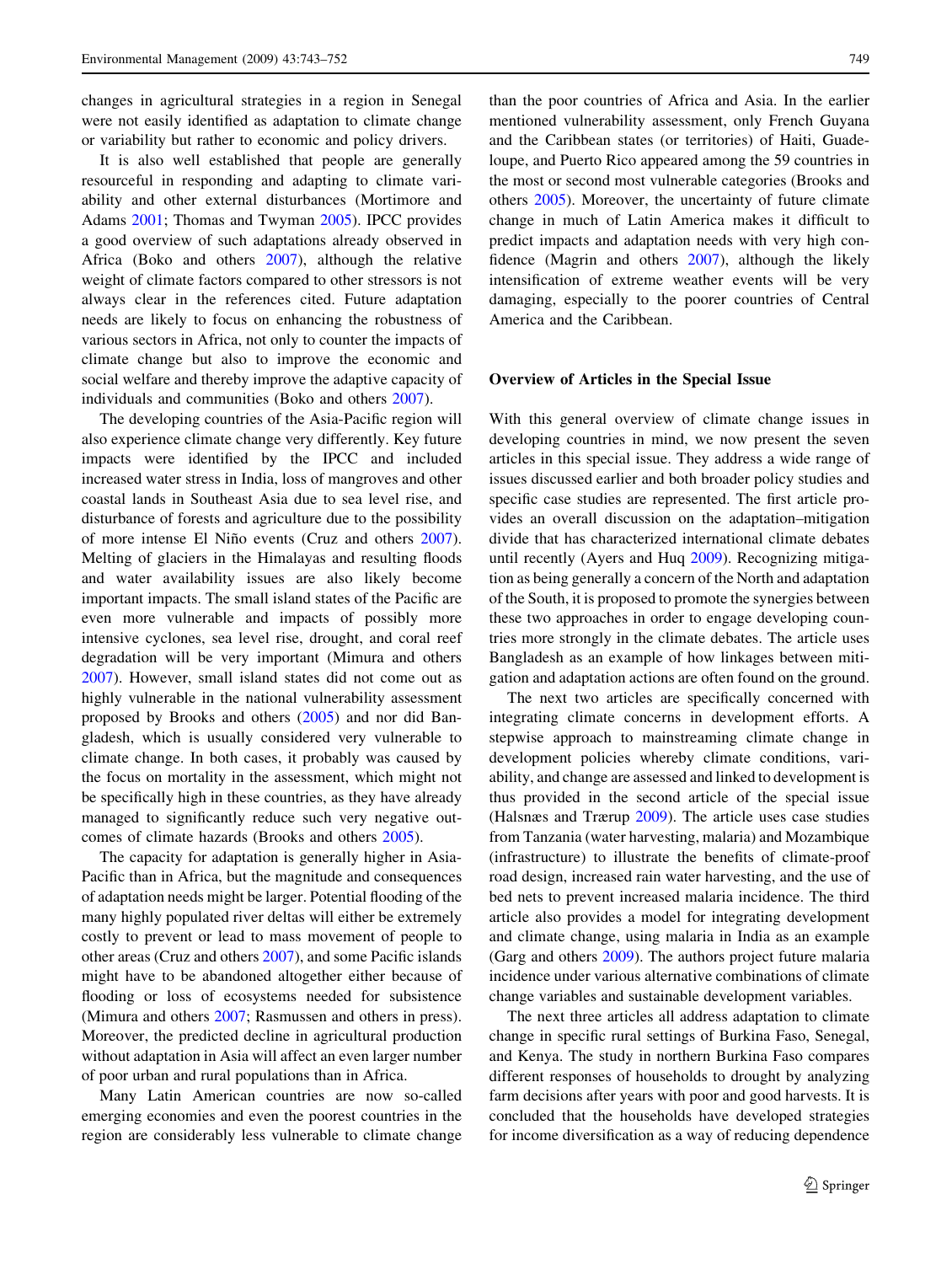<span id="page-8-0"></span>on climate, but vulnerability is still considerable and prospects for further development are limited by population growth that causes land scarcity and pressure on soil fertility (Barbier and others [2009\)](#page-9-0). In Senegal, a parallel study attempted to determine the drivers of agricultural change and estimate the relative importance of climate in various adaptive strategies (Mertz and others [2009\)](#page-10-0). The article concludes that local climate narratives manifested themselves in group interviews. Climate factors were here assigned more importance than household interviews, from which few agricultural strategies could be attributed to climate. More intensive wet and dry season wind was the climate factor considered most destructive, but only few adaptation measures were mentioned in response to this or other climate factors.

The article on conflict and insecurity in two areas in Kenya argues that adaptation must take place at the local level to be effective and that it is more a matter of facilitating adaptation of current practices rather than imposing nationally decided adaptation options (Eriksen and Lind [2009\)](#page-9-0). Examples are given of how well-intended, but inappropriate, development efforts have increased local vulnerability to climate and other stressors in the local context of insecurity. The seventh and final article presents a species–climate response surface model for simulating bird species occurrence in important bird areas in order to assess the impacts of climate change and the potential need for rethinking and adapting protected area networks (Willis and others [2009\)](#page-10-0). The study focuses on the African Important Bird Area Network and uses South Africa as a case.

#### Conclusion and Recommendations

The COP 13 meeting in Bali in December 2007 focused considerably on adaptation to climate change and technology transfer to developing countries and LDCs increasingly recognize the need for appropriate adaptation at all levels, through mainstreaming efforts and environmental policies. However, to undertake these policies in an effective and equitable way still requires much more technical background work. As the case studies in this special issue indicate, it is not necessarily easy to design effective adaptation at the local level in many countries. As long as there are large uncertainties about the permanence of observed short-term climate effects, it is recommended to first introduce more climate resilient development strategies and robust risk management strategies that both support general development goals and climate change adaptation. Moreover, many general development efforts in the poorest communities are likely to be the most efficient way of increasing their adaptive capacity and thereby the possibility of choosing between various adaptation options.

In agriculture, for example, wealthy farmers are more likely to benefit from a more flexible choice of seed and farming location that might be needed if droughts (or floods) become more frequent. At the same time, it should be recognized that investments with a long lifetime (e.g., in infrastructure, water systems, and energy conversion) should be given special attention in climate-proofing efforts, because large investments are at stake and climate change is expected to develop further over their lifetimes.

Depending on the country in question, it is also important to focus on co-benefits and risks of adaptation measures, especially of long-term investments. This implies that the selection of adaptation measures should be assessed in the context of a broader agenda than only climate change. Many examples might be given: Development of irrigation systems might be an adaptation to rainfall change, yet it might also promote economic growth in general. On the other hand, they might produce an increased risk for diseases requiring investments in health and education. Building of dikes might increase the cultivated area by reducing the effect of flooding by saline water but might also negatively affect marine ecosystems that support livelihoods.

Finally, developing research and administrative capacity to increase climate change preparedness could have positive impacts on environmental management in general and might increase income from CDM projects. This might also promote awareness and mainstreaming of climate issues in important development papers such as PRSPs, which are the main tools for guiding the joint development efforts by governments and donors in developing countries.

Acknowledgments This special issue is the final outcome of a process started by the conference ''Bridging research and development assistance: Strategies for adaptation to climate change in developing countries'' held in 2004 in Copenhagen and organized by Research Network for Environment and Development (ReNED, now merged into Danish Development Research Network, DDRN; [www.ddrn.dk](http://www.ddrn.dk)). The conference was funded by the Danish Ministry of Foreign Affairs. Development of this article was partly supported by the African Monsoon Multidisciplinary Analysis (AMMA) project. Based on a French initiative, AMMA was built by an international scientific group and is currently funded by a large number of agencies, especially from France, the United Kingdom, the United States, and Africa. It has been the beneficiary of a major financial contribution from the European Community's Sixth Framework Research Programme. Detailed information on scientific coordination and funding is available on the AMMA International website: [http://www.amma-international.org.](http://www.amma-international.org)

#### References

- Adger WN (2006) Vulnerability. Global Environmental Change 16:268–281
- Adger WN, Huq S, Brown K, Conway D, Hulme M (2003) Adaptation to climate change in the developing world. Progress in Development Studies 3:179–195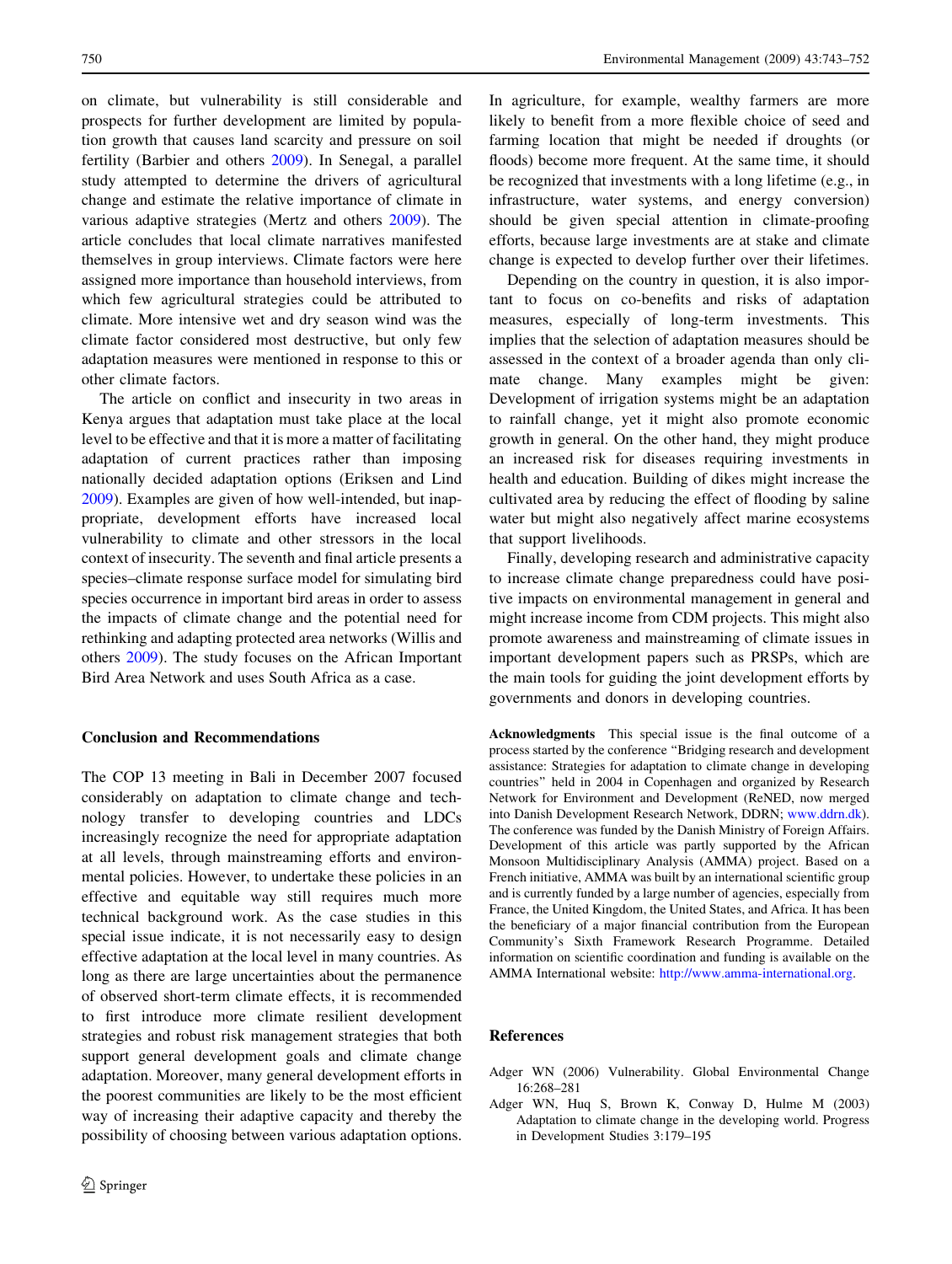- <span id="page-9-0"></span>Adger N, Agrawala S, Mirza MMQ, Conde C, O'Brien K, Pulhin J, Pulwarty R, Smit B, Takahashi T (2007) Assessment of adaptation practices, options, constraints and capacity. In: Parry ML, Canziani OF, Palutikof JP, van der Linden PJ, Hanson CE (eds) Climate change 2007: impacts, adaptation and vulnerability. Contribution of Working Group II to the fourth assessment report of the intergovernmental panel on climate change. Cambridge University Press, Cambridge, pp 717–743
- Ayers JM, Huq S (2009) The value of linking mitigation and adaptation: a case study from Bangladesh. Environmental Management (this issue). doi[:10.1007/s00267-008-9223-2](http://dx.doi.org/10.1007/s00267-008-9223-2)
- Barbier B, Yacouba H, Karambiri H, Zoromé M (2009) Human vulnerability to climate variability in the Sahel: farmers' adaptation strategies in northern Burkina Faso. Environmental Management (this issue). doi[:10.1007/s00267-008-9237-9](http://dx.doi.org/10.1007/s00267-008-9237-9)
- Barnett BJ, Mahul O (2007) Weather index insurance for agriculture and rural areas in lower-income countries. American Journal of Agricultural Economics 89:1241–1247
- Bohle HG, Downing TE, Watts MJ (1994) Climate change and social vulnerability: toward a sociology and geography of food insecurity. Global Environmental Change 4:37–48
- Bojö J, Reddy RC (2001) Poverty reduction strategies and environment. A review of 40 interim and full PRSPs. World Bank, Washington, DC
- Bojo¨ J, Green K, Kishore S, Pilapitya S, Reddy RC (2004) Environment in poverty reduction strategies and poverty reduction support credits. The World Bank, Washington, DC
- Boko A, Niang I, Nyong A, Vogel C, Githeko A, Medany M, Osman Elasha B, Tabo R, Yanda P (2007) Africa. In: Parry ML, Canziani OF, Palutikof JP, van der Linden PJ, Hanson CE (eds) Climate change 2007: impacts, adaptation and vulnerability. Contribution of Working Group II to the fourth assessment report of the intergovernmental panel on climate change. Cambridge University Press, Cambridge, pp 433–467
- Brooks N, Adger WN, Kelly PM (2005) The determinants of vulnerability and adaptive capacity at the national level and the implications for adaptation. Global Environmental Change-Human and Policy Dimensions 15:151–163
- Burton I, Lim B (2005) Achieving adequate adaptation in agriculture. Climatic Change 70:191–200
- Challinor A, Wheeler T, Garforth C, Craufurd P, Kassam A (2007) Assessing the vulnerability of food crop systems in Africa to climate change. Climatic Change 83:381–399
- Chambers R (1995) Poverty and livelihoods: whose reality counts? IDS Discussion Paper 347:1–53
- Chan JCL (2006) Comments on ''Changes in tropical cyclone number, duration, and intensity in a warming environment''. Science 311:1713
- Christensen JH, Hewitson B, Busuioc A, Chen A, Gao X, Held I, Jones R, Kolli RK, Kwon W-T, Laprise R, Magaña Rueda V, Mearns L, Menéndez CG, Räisänen J, Rinke A, Sarr A, Whetton P (2007) Regional climate projections. In: Solomon S, Qin D, Manning M, Chen Z, Marquis M, Averyt KB, Tignor M, Miller HL (eds) Climate change 2007: the physical science basis. Contribution of Working Group I to the fourth assessment report of the intergovernmental panel on climate change. Cambridge University Press, Cambridge, pp 847–940
- Cruz RV, Harasawa H, Lal M, Wu S, Anokhin Y, Punsalmaa B, Honda Y, Jafari M, Li C, Huu Ninh N (2007) Asia. In: Parry ML, Canziani OF, Palutikof JP, van der Linden PJ, Hanson CE (eds) Climate change 2007: impacts, adaptation and vulnerability. Contribution of Working Group II to the fourth assessment report of the intergovernmental panel on climate change. Cambridge University Press, Cambridge, pp 469–506
- Dai A, Trenberth KE, Qian T (2004) A global dataset of Palmer Drought Severity Index for 1870–2002: relationship with soil

moisture and effects of surface warming. Journal of Hydrometeorology 5:1117–1130

- Danida (2005) Danish climate and development action programme. Ministry of Foreign Affairs of Denmark, Copenhagen, Danida
- Davidson O, Halsnæs K, Huq S, Kok M, Metz B, Sokona Y, Verhagen J (2003) The development and climate nexus: the case of sub-Saharan Africa. Climate Policy 3:S97–S113
- Eakin H, Luers AL (2006) Assessing the vulnerability of social– environmental systems. Annual Review of Environment and Resources 31:365–394
- Emanuel K (2005) Increasing destructiveness of tropical cyclones over the past 30 years. Nature 436:686–688
- Eriksen S, Lind J (2009) Adaptation as a political process: adjusting to drought and conflict in Kenya's drylands. Environmental Management (this issue). doi[:10.1007/s00267-008-9189-0](http://dx.doi.org/10.1007/s00267-008-9189-0)
- Eriksen SH, O'Brien K (2007) Vulnerability, poverty and the need for sustainable adaptation measures. Climate Policy 7:337–352
- Fussel HM (2007) Vulnerability: a generally applicable conceptual framework for climate change research. Global Environmental Change 17:155–167
- Garg A, Dhiman RC, Bhattacharya S, Shukla PR (2009) Development, malaria and adaptation to climate change: a case study from India. Environmental Management (this issue). doi: [10.1007/s00267-008-9242-z](http://dx.doi.org/10.1007/s00267-008-9242-z)
- Gigli S, Agrawala S (2007) Stocktaking of progress on integrating adaptation to climate change into development co-operation activities. OECD, Paris
- Gouvernement du Burkina Faso (2007) Programme d'Action National d'Adaptation à la Variabilité et aux Changements Climatiques du Burkina Faso. Ministère de l'Environnement et du Cadre de Vie, Ouagadougou, Burkina Faso
- Gregory PJ, Ingram JSI, Brklacich M (2005) Climate change and food security. Philosophical Transactions of the Royal Society B: Biological Sciences 360:2139–2148
- Groisman PY, Knight RW, Easterling DR, Karl TR, Hegerl GC, Razuvaev VN (2005) Trends in intense precipitation in the climate record. Journal of Climate 18:1326–1350
- Haddad BM (2005) Ranking the adaptive capacity of nations to climate change when socio-political goals are explicit. Global Environmental Change: Human and Policy Dimensions 15:165– 176
- Halsnæs K, Trærup S (2009) Development and climate change: a mainstreaming approach for assessing economic, social, and environmental impacts of adaptation measures. Environmental Management (this issue). doi[:10.1007/s00267-009-9273-0](http://dx.doi.org/10.1007/s00267-009-9273-0)
- Halsnæs K, Shukla PR, Garg A (2008) Sustainable development and climate change: lessons from country studies. Climate Policy 8:202–219
- IPCC (2007) Climate Change 2007: impacts, adaptation and vulnerability. Contribution of Working Group II to the fourth assessment report of the intergovernmental panel on climate change. Cambridge University Press, Cambridge
- Jallow BP, Downing TE (2007) NAPAs: priorities to policies. Tiempo: A Bulletin on Climate and Development 65:14–18
- Kates RW (2000) Cautionary tales: adaptation and the global poor. Climatic Change 45:5–17
- Kelly PM, Adger WN (2000) Theory and practice in assessing vulnerability to climate change and facilitating adaptation. Climatic Change 47:325–352
- Luers AL (2005) The surface of vulnerability: an analytical framework for examining environmental change. Global Environmental Change: Human and Policy Dimensions 15:214–223
- Magrin G, Garcia CG, Choque DC, Giménez JC, Moreno AR, Nagy GJ, Nobre C, Villamizar A (2007) Latin America. In: Parry ML, Canziani OF, Palutikof JP, van der Linden PJ, Hanson CE (eds) Climate change 2007: impacts, adaptation and vulnerability.